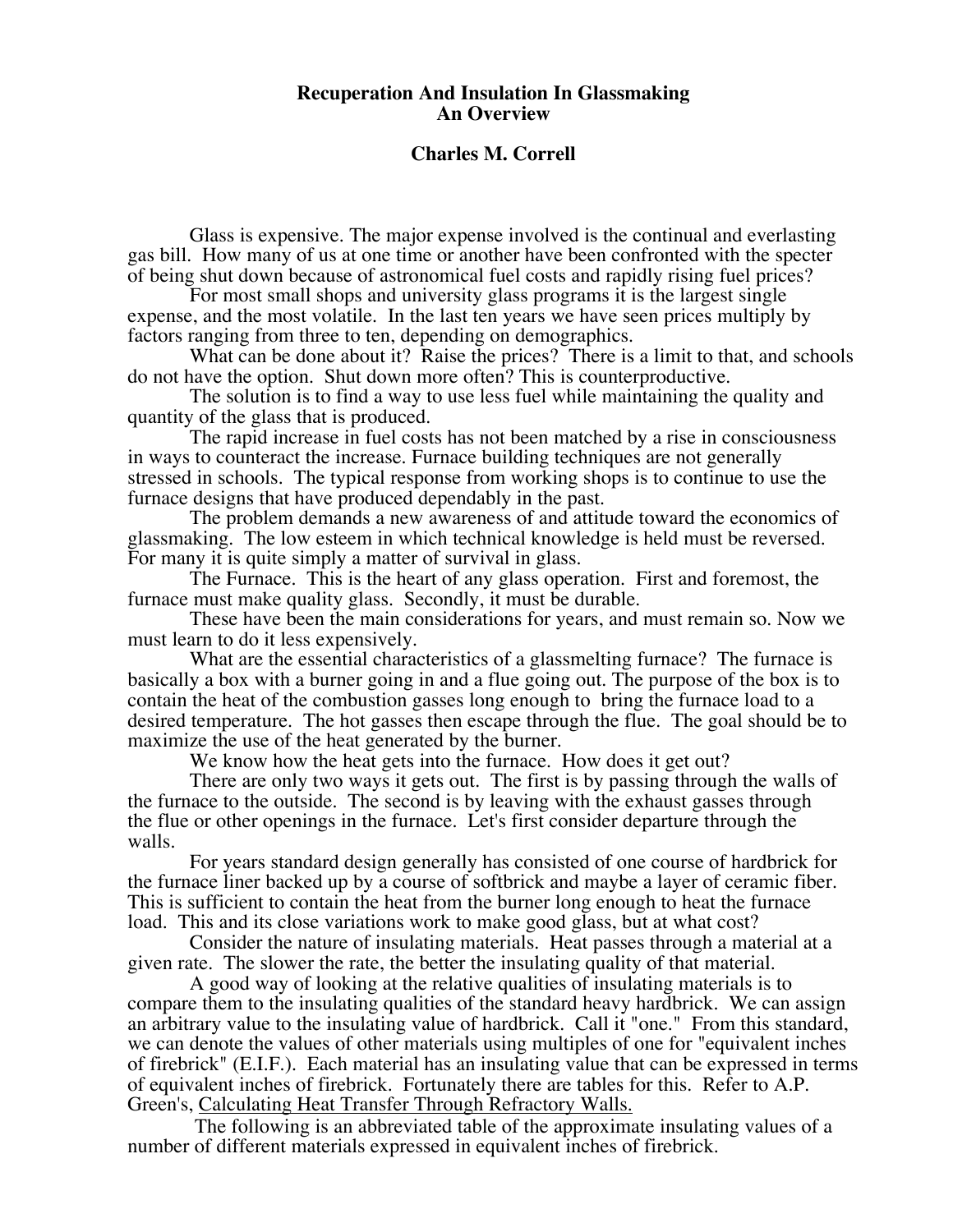| Material                   | E.I.F |
|----------------------------|-------|
| <b>Heavy Firebrick</b>     | 1.00  |
| <b>Heavy Castable</b>      | 1.00  |
| 3000° Insulating Castable  | 2.92  |
| 2500° Insulating Castable  | 2.92  |
| 2200° Insulating Castable  | 4.80  |
| 2000° Softbrick            | 4.30  |
| 2600° Softbrick            | 3.70  |
| 2800° Softbrick            | 3.15  |
| 1900° Block Insulation     | 12.00 |
| 1600° Vermiculite Castable | 12.00 |
| 2400° Ceramic Fiber        | 12.00 |
|                            |       |

Let's examine the insulating values of the materials in the "standard" furnace mentioned earlier. Multiply the thickness of each material in inches by its E.I.F. then add the products to obtain the total E.I.F.

| Material                                           | <b>Thickness</b> | E.I.F. Product |               |
|----------------------------------------------------|------------------|----------------|---------------|
| One Course Hardbrick<br>One Course 2600° Softbrick | 4.5"<br>4.5      | 100<br>3.60    | 4.50<br>16.20 |
|                                                    | Total E.I.F.     |                | 20.70         |

Using the appropriate tables, we find that 20.7 E.I.F. translates to a heat loss of 840 BTU/Hr/Ft2 at  $2400^{\circ}$  furnace temperature. Let's add one inch of ceramic fiber:

| Material                   | Thickness    | E.I.F. | Product |  |
|----------------------------|--------------|--------|---------|--|
| One Course Hardbrick       | 4.5"         | 1.00   | 4.50    |  |
| One Course 2600° Softbrick | 4.5          | 3.60   | 16.20   |  |
| Ceramic Fiber              | 1 "          | 12.00  | 12.00   |  |
|                            | Total E.I.F. |        | 32.70   |  |

translating to a heat loss of 550 BTU/Hr/Ft<sup>2</sup> at 2400 $^{\circ}$ . A one inch layer of fiber has cut the heat loss through the walls by 34.5%.

My furnaces were designed considering both the durability of the materials and their insulating values. Start with a 3000° hardbrick liner, consisting of splits mortared and stacked on edge. Back that up with two inches of 3000° insulating castable. Finish with seven inches of vermiculite castable.

| Material                  | Thickness | E.I.F.       | Product |       |
|---------------------------|-----------|--------------|---------|-------|
| 3000° Splits              | 2"        |              | 1.00    | 2.00  |
| 3000° Insulating Castable | つ‼        |              | 2.92    | 5.84  |
| Vermiculite Castable      | 7"        |              | 12.00   | 84.00 |
|                           |           | Total E.I.F. |         | 91.84 |

This translates to a heat loss of 200 BTU/Hr/Ft<sup>2</sup> at 2400 $^{\circ}$ , a heat loss saving of 76% over the original standard construction. Insulation is cheaper than gas.

Preventing excessive loss of heat through the furnace walls is not the only way insulation saves energy. Most of the energy lost from a furnace leaves via the flue. Two thousand degree gasses leaving at the rate of fifteen feet per second carry fifty per cent more heat with them than gasses leaving at ten feet per second. In fact, savings here are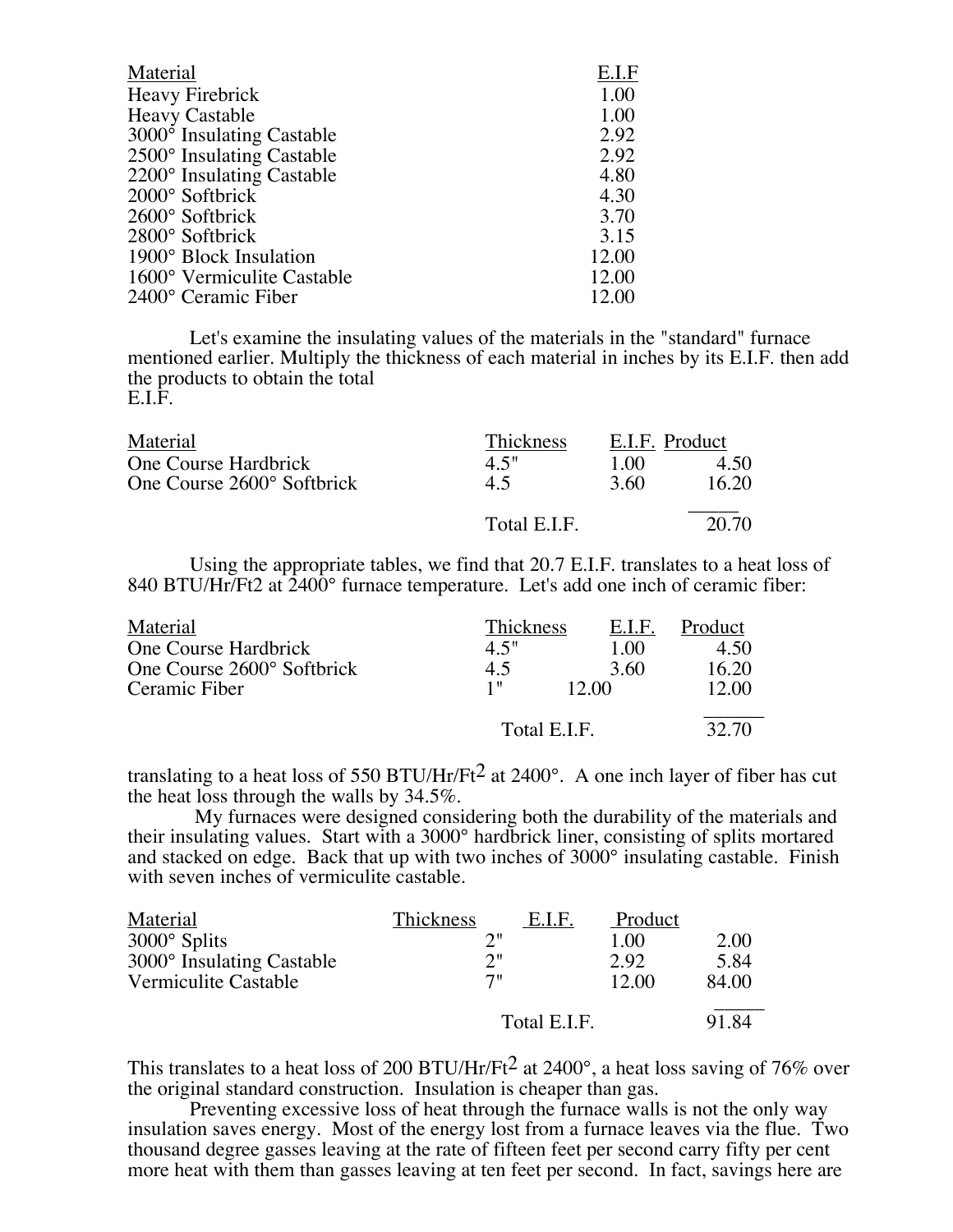much greater than savings through furnace walls. The calculations are rather esoteric, but put four or five inches of fiber around your furnace and watch your gas bill drop.

This brings us to the second way heat exits the furnace: Through the flue.

Consider a furnace set on cruise, holding at 1950°. It is in a state of equilibrium. It is losing heat at exactly the same rate as it is gaining heat. The temperature of the gasses as they enter the flue is 1950°. Depending on the insulation of the furnace, they are leaving at a faster or slower rate. Much of that heat can be recaptured and fed back into the furnace.

First, let's look at the basic characteristics of combustion in a gas burner system. In a pre-mix system gas and air are mixed, usually under pressure, and delivered to a burner where heat is applied to initiate combustion, the breaking of carbon-hydrogen and carbon-carbon bonds and the subsequent creation of carbon-oxygen and hydrogen-oxygen bonds, accompanied by a great release of heat energy. In a word, oxidation takes place.

To be effective, the combustion gasses must enter the furnace at a higher temperature than the interior in order to counteract the heat loss from the furnace. Oxidation of the fuel provides this heat. However, only about twenty per cent of the air being mixed with the gas is oxygen. In terms of combustion, the rest of the air is neutral, adding nothing to the reaction. In fact, it is a detriment, since all that air must be heated by the flame before it enters the furnace.

We could get rid of the air and use only oxygen. That would solve the problem, but would increase the cost drastically.

We could pre-heat the air, taking some of that burden off the oxidation reaction. Fortunately, there is a source of free heat to do the trick. All of that heat going out the flue is perfect for the job. All there is to do is capture it and return it to the furnace.

Running the flue gasses back through the burner does no good. There is no oxygen left in them with which to burn the gas. We need to move only the heat from the flue gasses to the incoming combustion air. For this we need a heat exchanger, or recuperator.

Basically, a recuperator is a device that sits in the chimney of the furnace, through which a blower forces the combustion air. The air picks up heat through the walls of the recuperator and delivers it to the burner.

The flame then delivers a higher percentage of its heat to the furnace and a lower percentage to the "baggage" air. Since more heat is being delivered per BTU of gas used, we can turn down the burner, thus saving gas.

Hot oxygen increases the efficiency of the oxidation process, releasing more heat to the furnace. Turn down the burner again.

Recuperation is a positive feedback system. The better things work, the better they will work. Consider two furnaces, both with recuperators, one more well insulated than the other.

One burner can be set lower than the other because of its additional insulation. Air is traveling more slowly through the recuperator,having more time to gain additional heat to return to the furnace. The flue gasses are moving more slowly also, allowing more heat to pass to the combustion air.

More heat is being returned to the furnace. Turn down the burner. The oxygen is hotter, producing more efficient combustion. Turn it down again. Turning down the burner itself, as a result of these conditions, slows down the passage of the air and exhaust, producing even more efficient heat exchange, more heat back to the furnace, and hotter oxygen. Turn down the burner again. This is positive feedback.

It also works in reverse. The less efficient the system is in the first place, the less efficiently it will work. The inefficiencies are compounded.

There are four major criteria to consider in designing and building a recuperator for a glass melting furnace:

•Durability. The material must be able to withstand extremely high temperatures and corrosive chemical attack dependably.

•Heat transfer qualities. The materials used must allow heat to pass through them